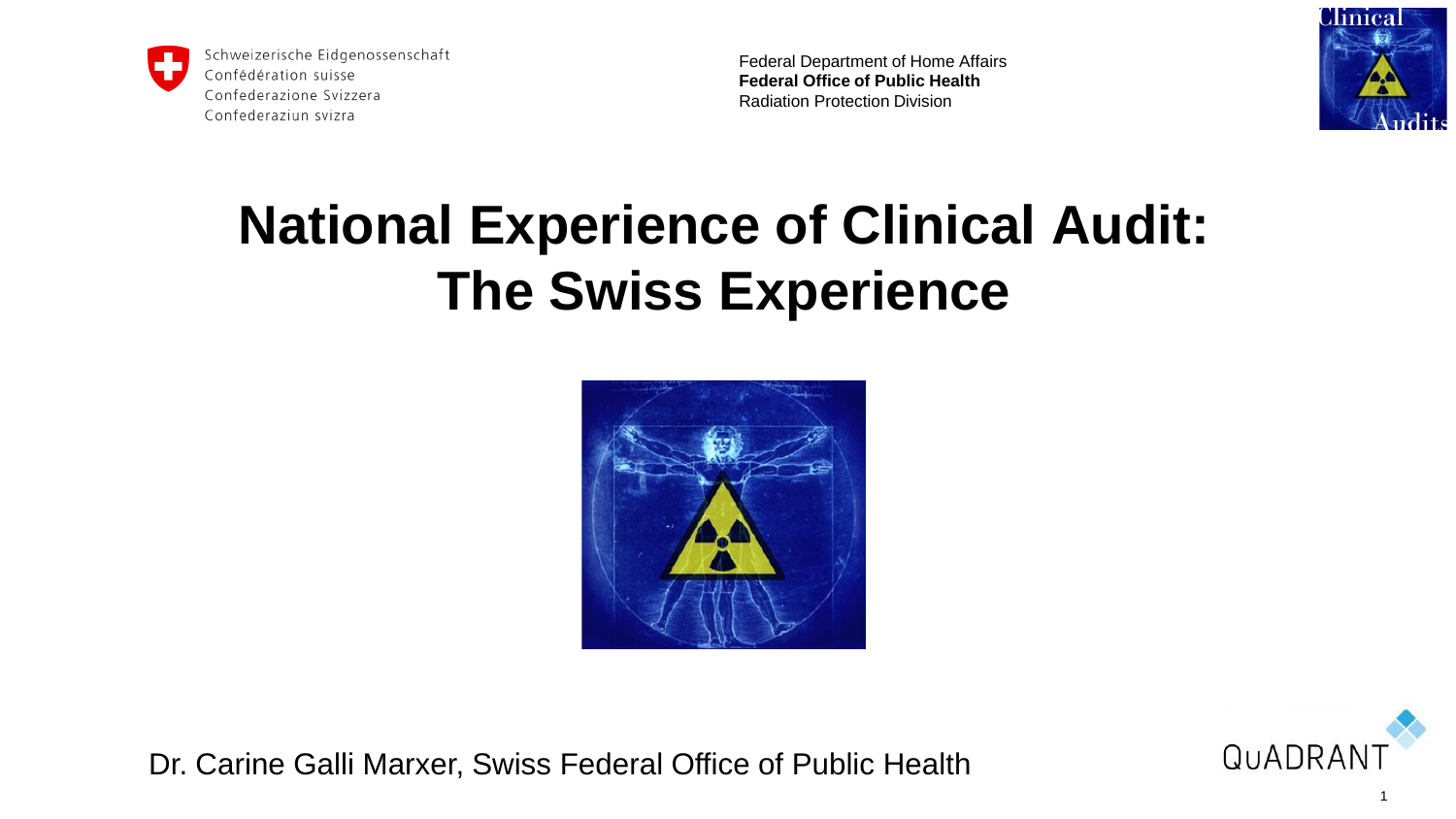

Federal Department of Home Affairs **Federal Office of Public Health**  Radiation Protection Division



#### **I do not have any conflict of interest to disclose**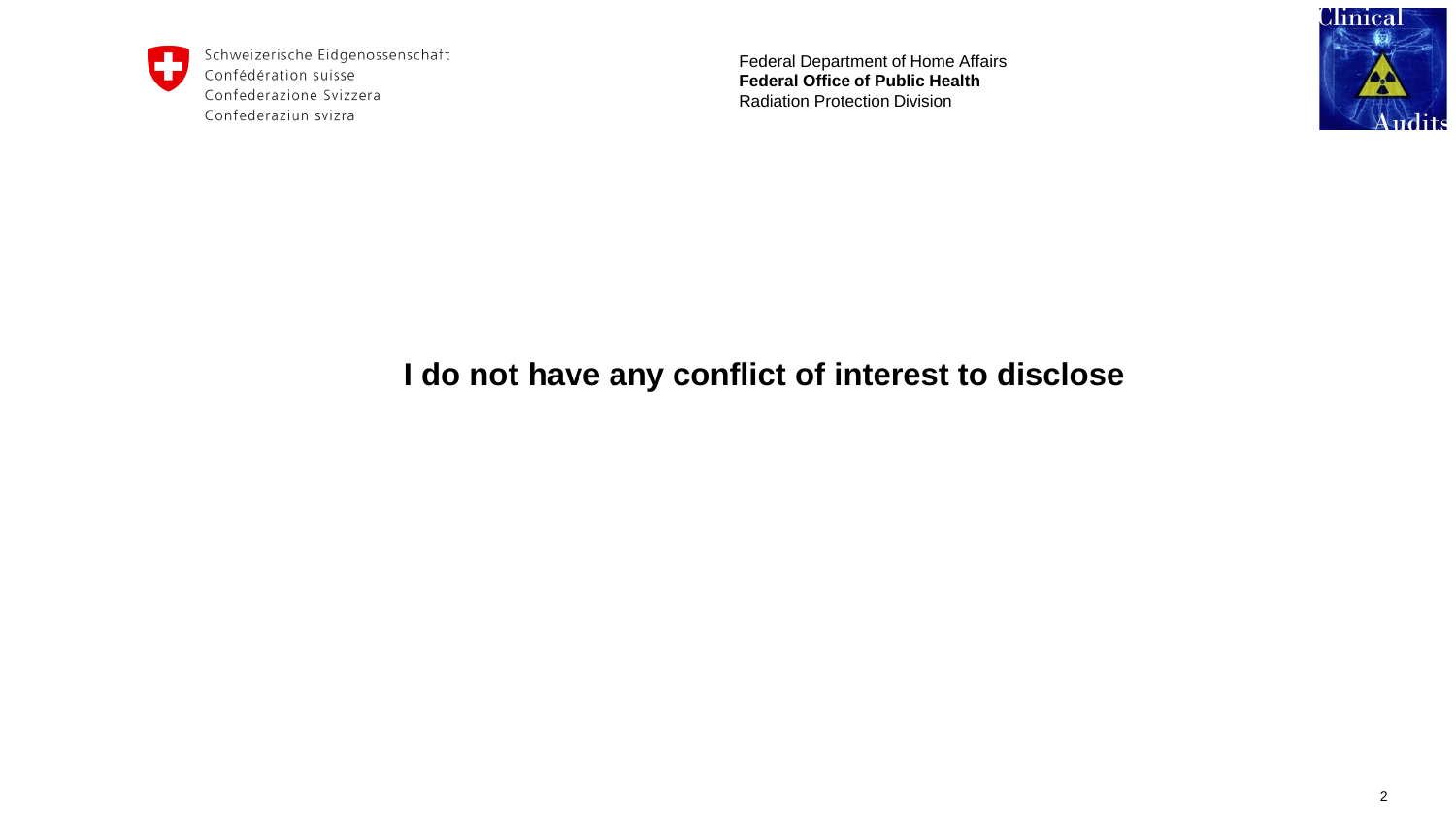

Federal Department of Home Affairs **Federal Office of Public Health**  Radiation Protection Division



### **2008: Challenges in diagnostic and international workshop in Tampere**

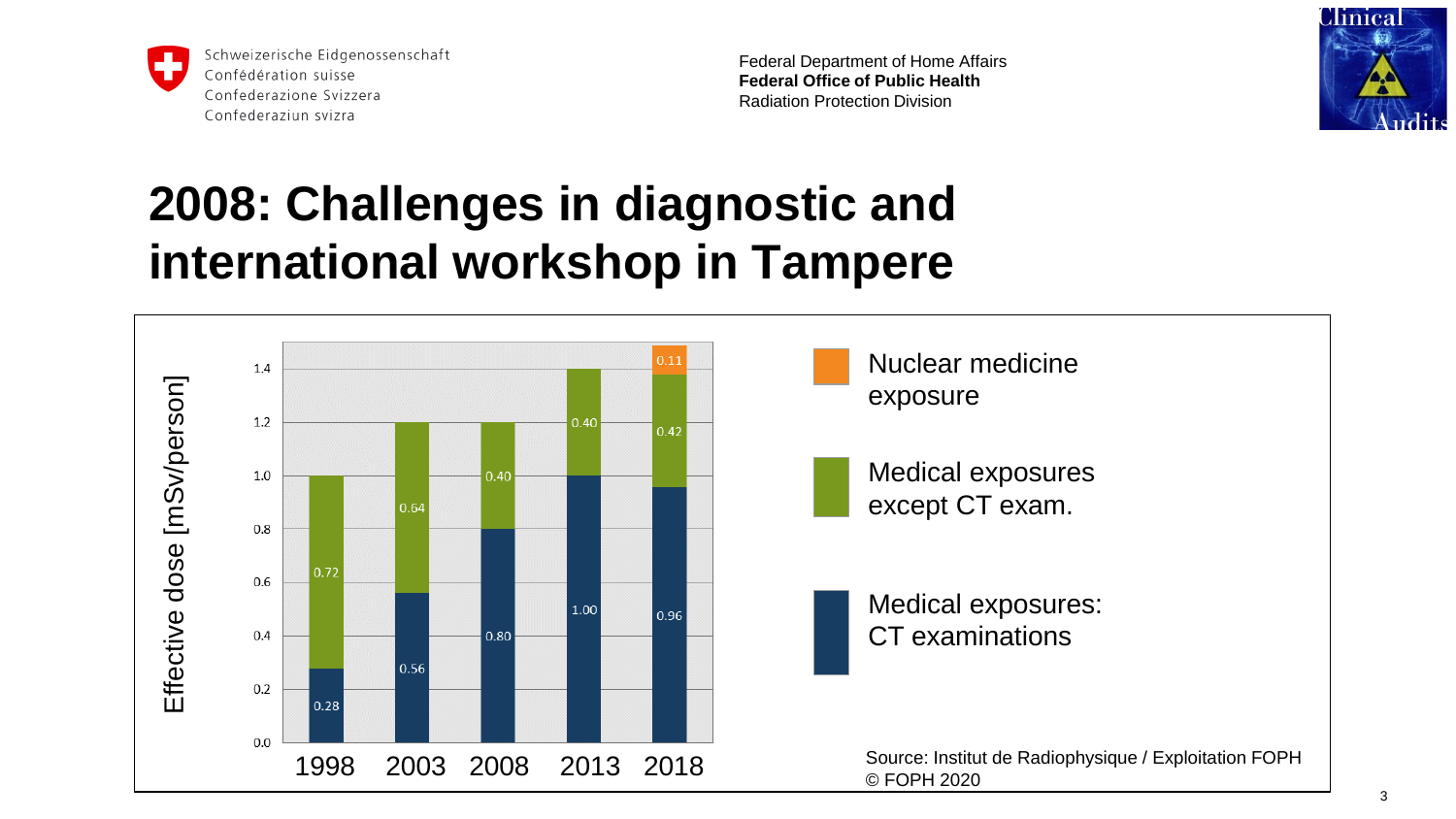

Federal Department of Home Affairs **Federal Office of Public Health**  Radiation Protection Division



## **Preparation: inspiration from Finnland and involvement of the main stakeholders**

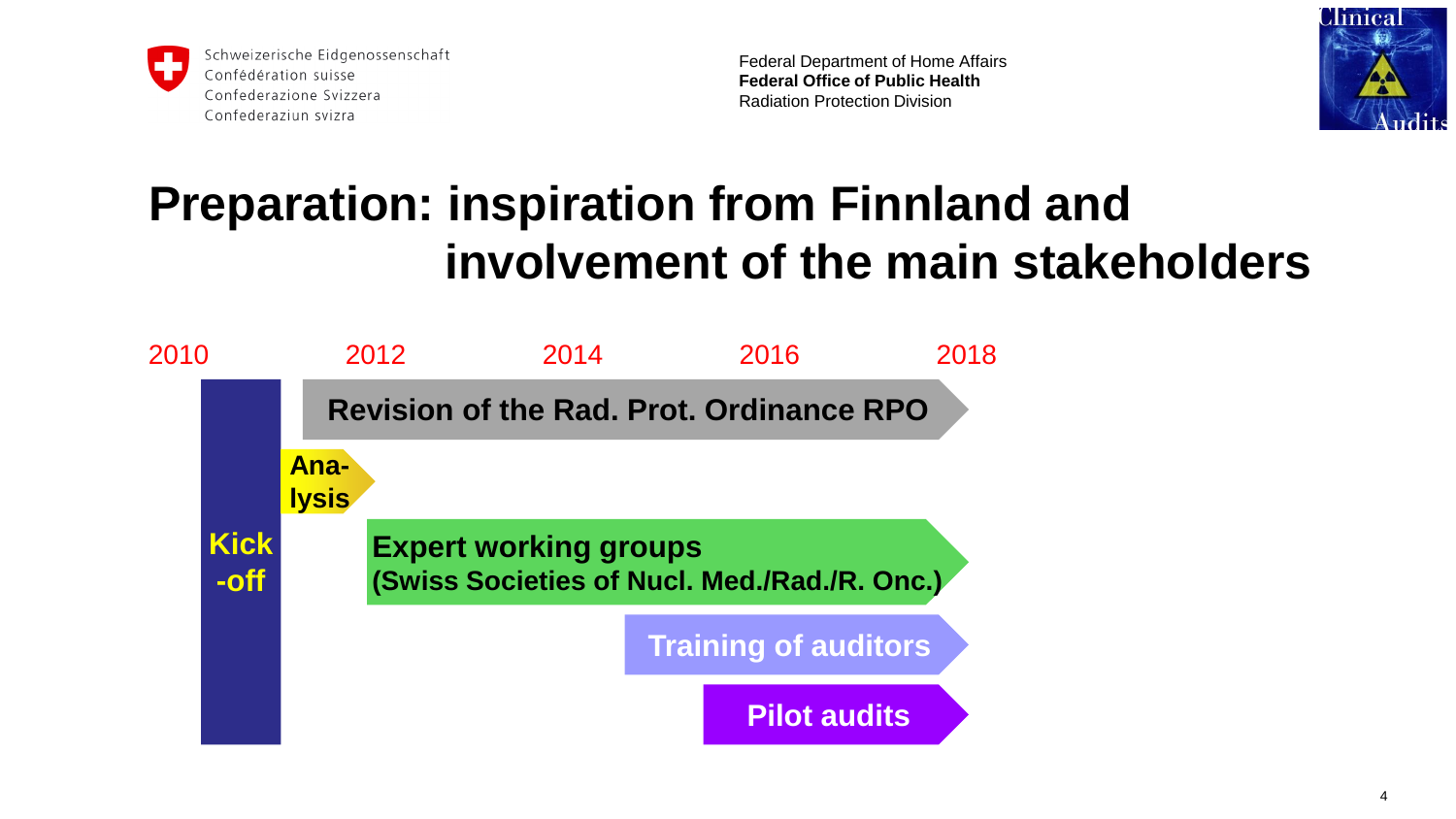

Federal Department of Home Affairs **Federal Office of Public Health**  Radiation Protection Division



## **Art. 41-43 of the RPO**

- Required in **high dose procedures**
- At most every **5 years** *(cycle duration)*
- Carried out by **third parties** *(auditors)*
- Institutions prepare a **quality manual** *(until end of 2019)*
- Institutions perform a **self-evaluation** once a year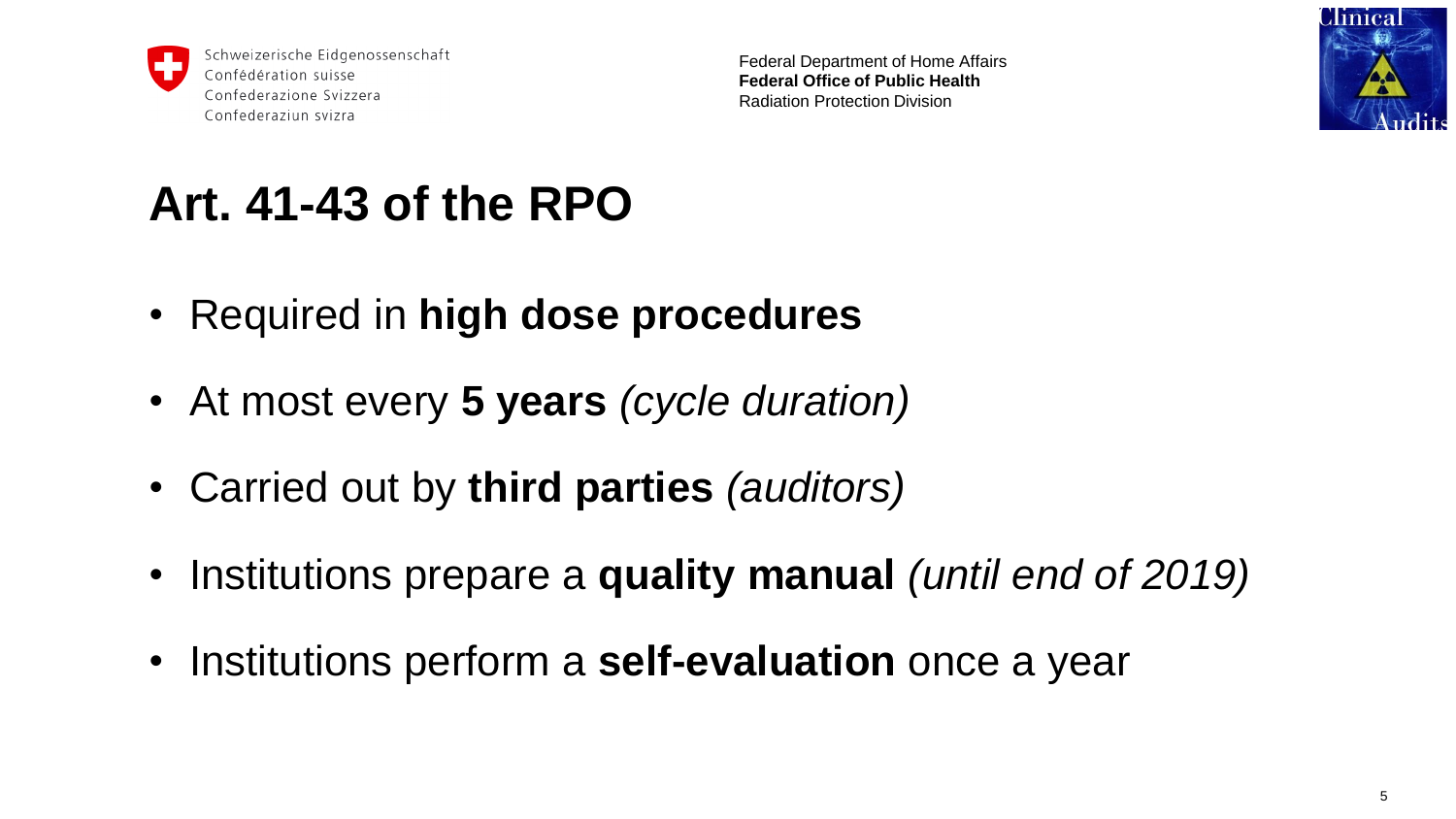

Federal Department of Home Affairs **Federal Office of Public Health**  Radiation Protection Division



### **Organisation**

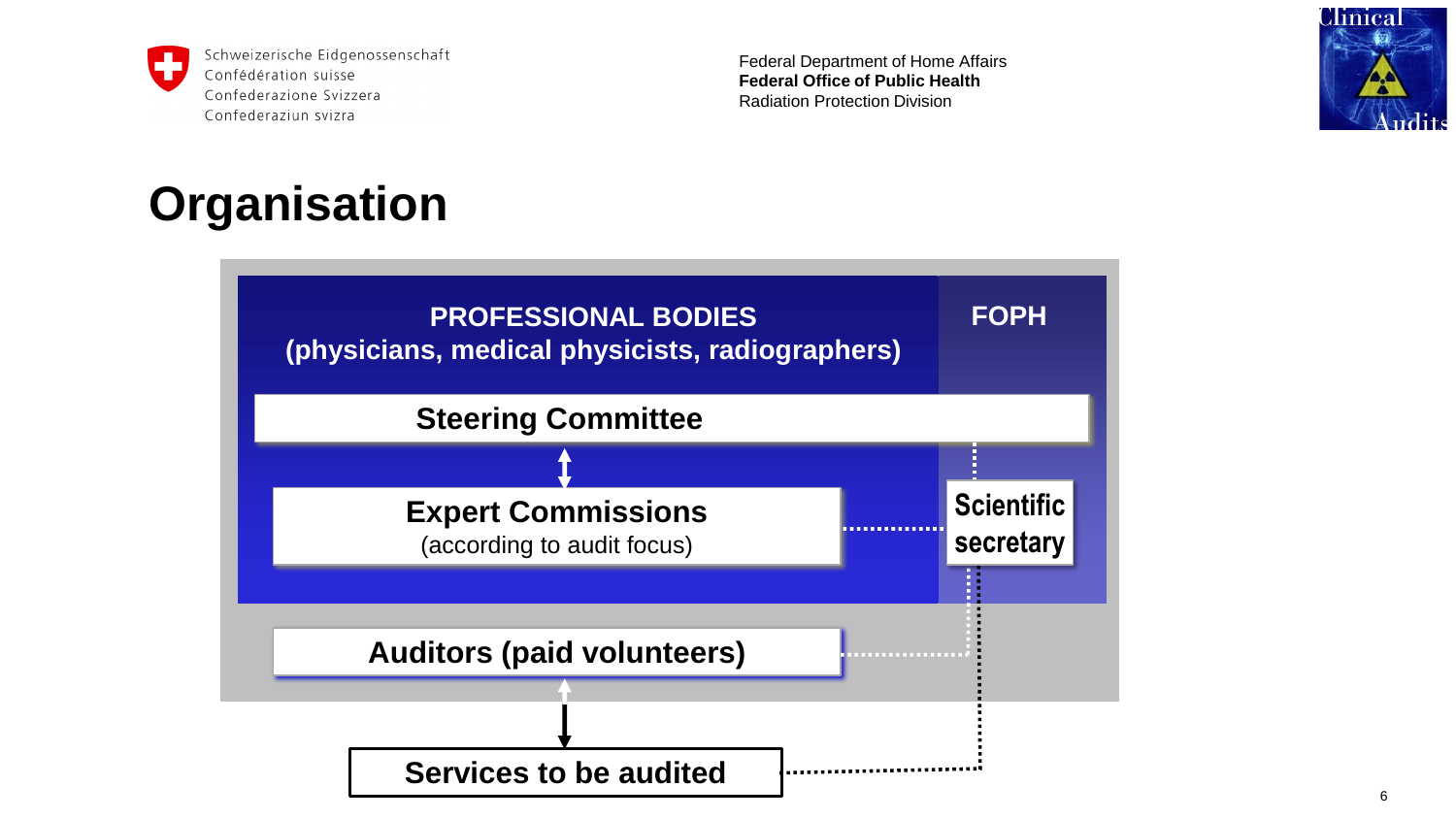

Federal Department of Home Affairs **Federal Office of Public Health**  Radiation Protection Division



#### **Different outcomes**

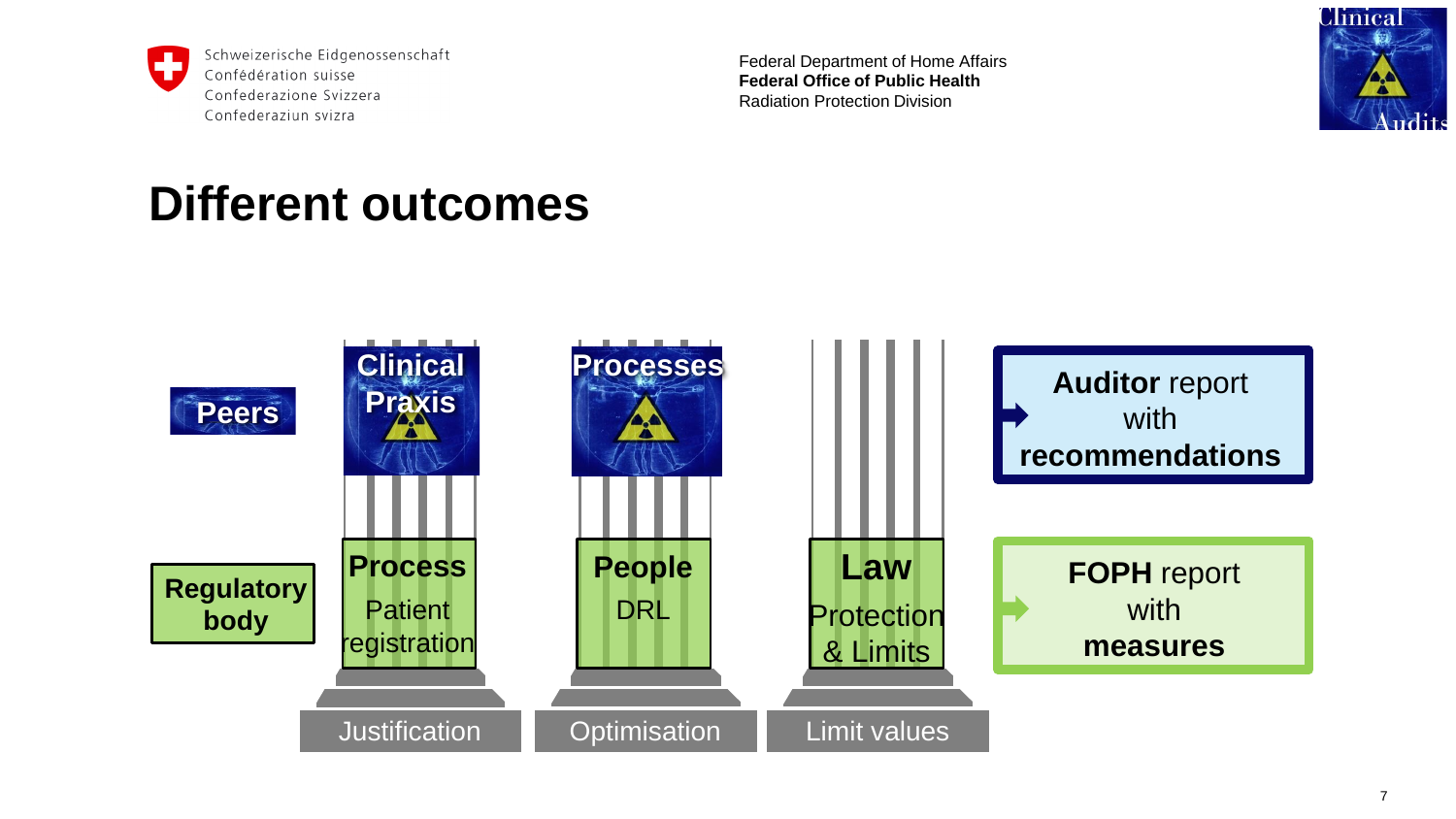

Federal Department of Home Affairs **Federal Office of Public Health**  Radiation Protection Division



### **Organisational process**

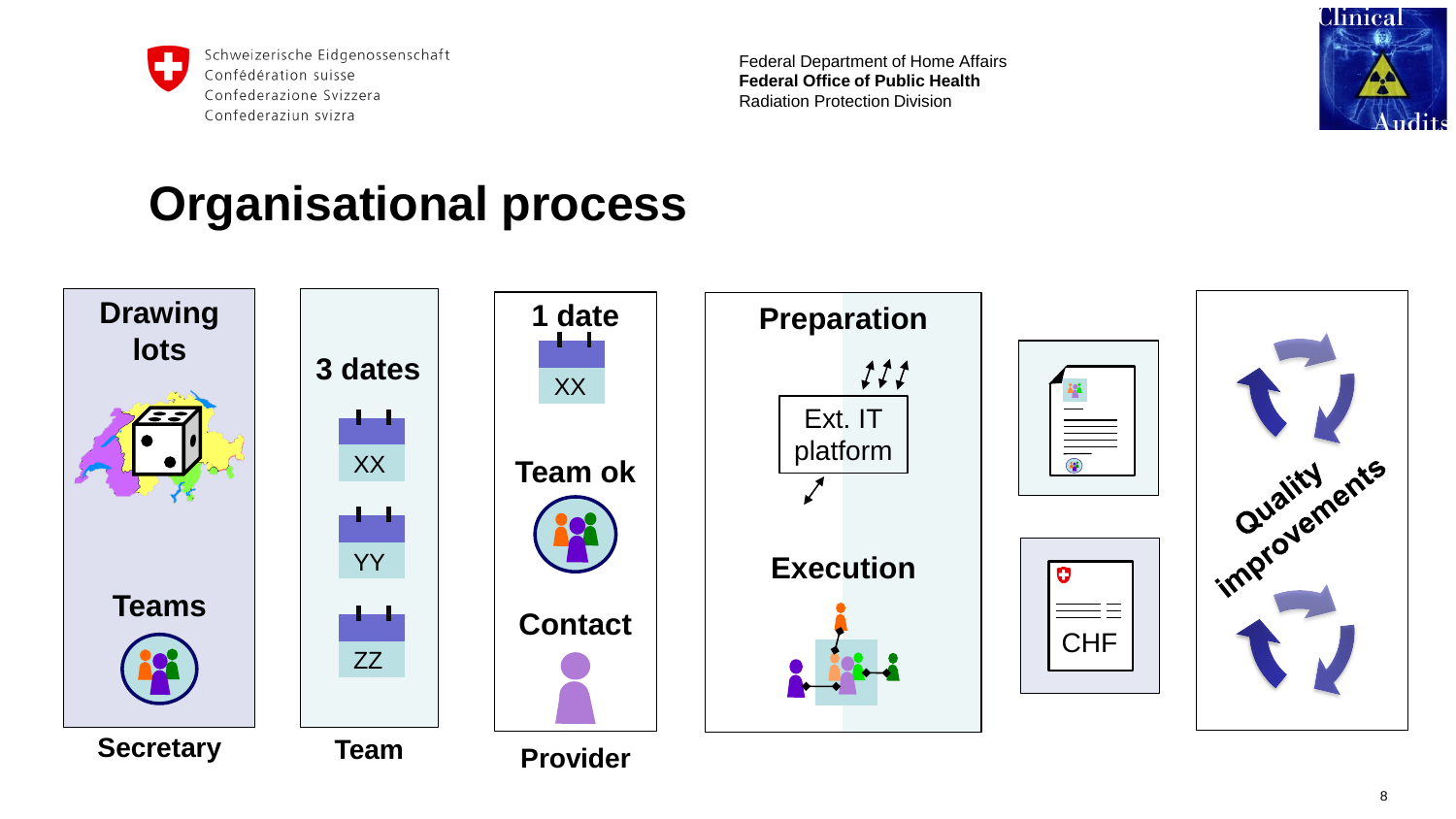

Federal Department of Home Affairs **Federal Office of Public Health**  Radiation Protection Division



### **Implementation**

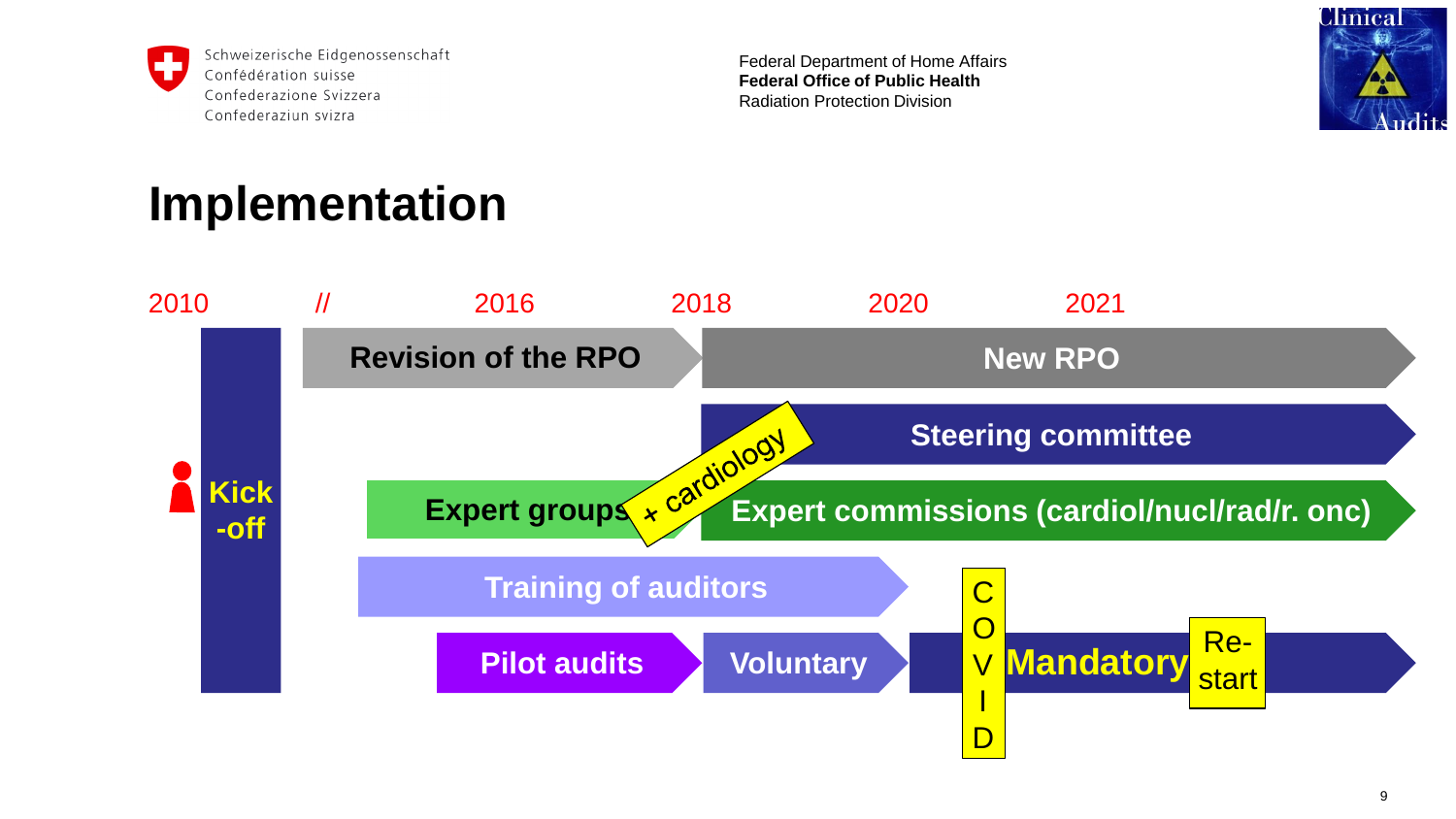

Federal Department of Home Affairs **Federal Office of Public Health**  Radiation Protection Division



## **External communication is key**

- Through the FOPH inspectors
- Through the professional associations
- Through all experts engaged in the clinical audit organisation
- In meetings, workshops, conferences,...
- Specific url & website
- Information documents

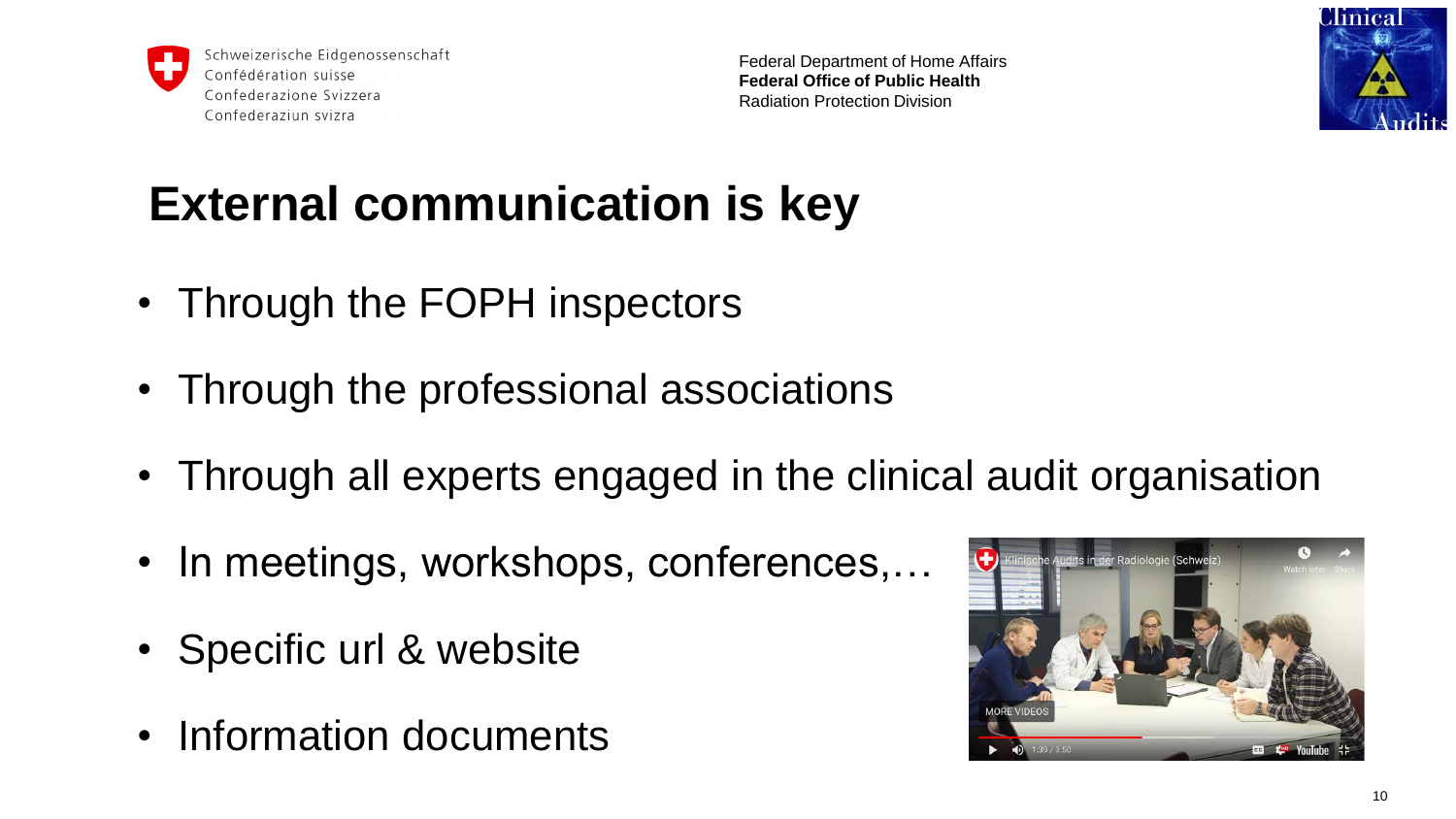

Federal Department of Home Affairs **Federal Office of Public Health**  Radiation Protection Division



## **Challenges**

- 3 official languages
- 3 main cultures
- Resistance of affected services:
	- difficulty to differentiate clinical audits from inspections
	- additional control, "spying"
	- additional work and costs
- Few medical physicists in radiology (but many centers)
- Not all physicians are aware of the radiation risks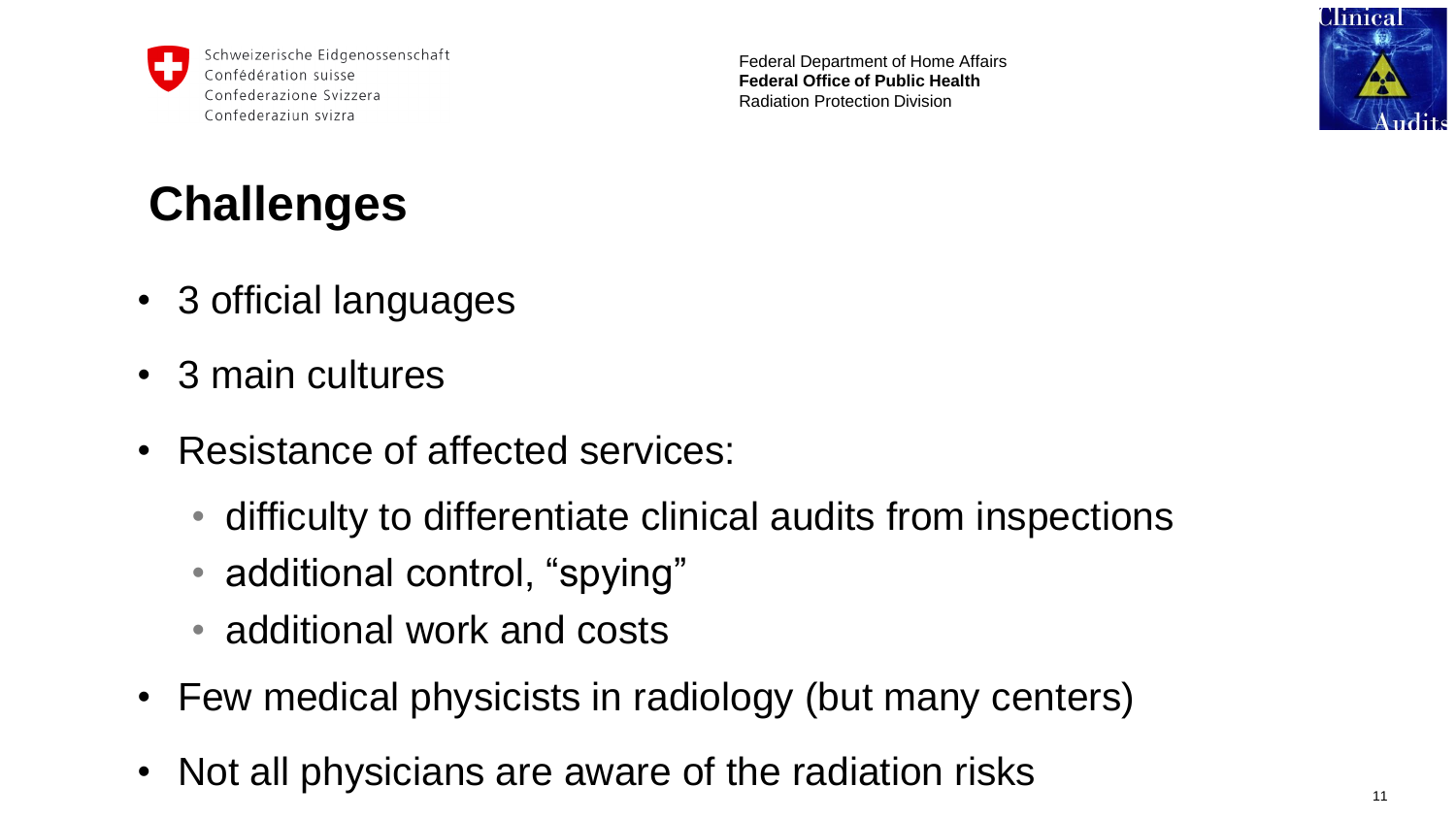

Federal Department of Home Affairs **Federal Office of Public Health**  Radiation Protection Division



## **Lessons learned**

- Support from the authority/representative is essential
- Consider your national (health) system
- Consider your national culture(s) & language(s)
- It takes time! (legislation, organisation, communication, etc.)
- Involve the main stakeholders as early as possible
- A dedicated position(s) and budget are necessary